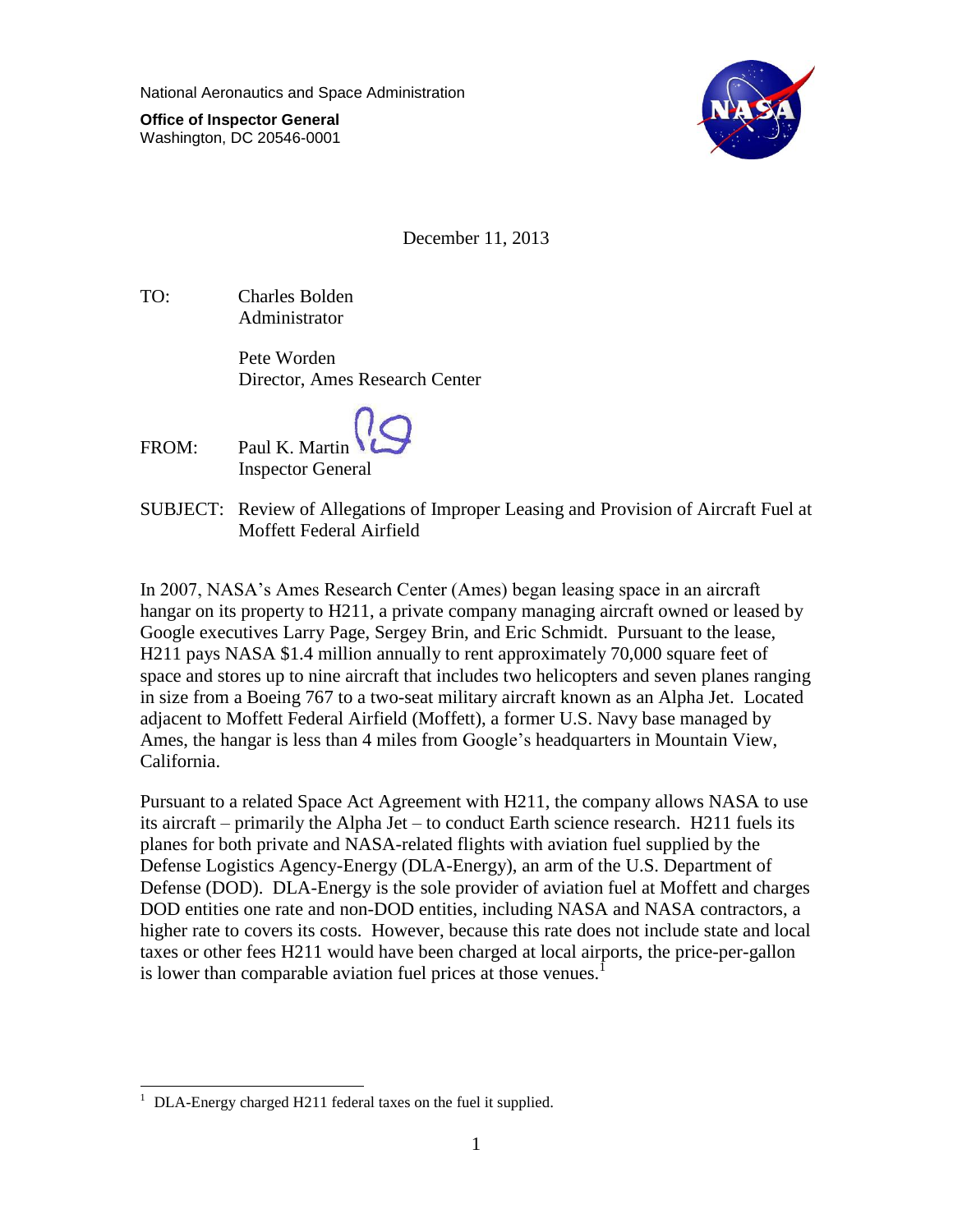In August 2012, the OIG issued an audit report in which we found that H211 made an unsolicited offer to lease the hangar space after learning about its availability as a result of dealings company officials had with Ames on other matters. 2 We also reported that Ames did not advertise the availability of the hangar before entering into the lease. At that time, NASA guidance was unclear regarding when competition should be used for such leasing opportunities. Because we believed that an official announcement of the hangar's availability would have ensured a more transparent leasing process and fairness to other potentially interested parties, we recommended that NASA revise its policies to ensure public notification is provided when significant leasing opportunities at NASA Centers become available. In response, NASA agreed to revise its policy and expects to complete those revisions by March 31, 2014.

Even after issuance of our August 2012 audit, allegations of impropriety and unfairness persisted regarding H211's leasing and fuel arrangements with Ames. Accordingly, we initiated this review.

In sum, we found that consistent with NASA policy Ames based the price of its lease with H211 on the fair market value of comparable hangar space. We also found that the lease and companion Space Act Agreement supported NASA's mission, a requirement for the type of lease Ames entered into with H211. Since 2009, H211 has flown more than 200 flights to collect climate data at no cost to NASA – science missions Ames officials estimate would have cost the Agency between \$1,800 and \$6,500 per flight hour to operate depending on the type of aircraft used. Accordingly, we determined that NASA benefitted from both its lease and Space Act Agreement with H211.

We found that a misunderstanding between Ames and DLA-Energy personnel rather than intentional misconduct led to H211 enjoying the discounted fuel rate for flights that had no NASA-related mission. From September 2007 until August 2013, H211 purchased fuel at Moffett from DLA-Energy either directly or through NASA for both its personal (non-NASA related) flights and NASA science flights at a rate intended only for government agencies and their contractors. Even though Ames officials accurately reported to DLA-Energy the nature of the Center's agreement with H211, DLA-Energy misunderstood that H211 was drawing fuel for both private and NASA-related missions. While this arrangement did not cause a loss to NASA or DLA-Energy, it resulted in considerable savings for H211.<sup>3</sup> Specifically, we calculated that since inception of its lease H211 paid approximately \$3.3 million to \$5.3 million less for fuel supplied by DLA-Energy than it would have paid to buy fuel at market rates.

Since September 2013 H211 has been paying NASA a market-based rate for fuel it purchases at Moffett. Initially, H211 paid the market rate for all flights regardless of their purpose, but this has since changed to two rates – a market rate for private flights

 $\overline{1}$ 

<sup>2</sup> NASA OIG, "NASA's Infrastructure and Facilities: An Assessment of the Agency's Real Property Leasing Practices" (IG-12-020, August 9, 2012).

Accordingly, the only potential "victims" in this situation are the state of California and the local government which may have lost tax revenue associated with the fuel purchases and perhaps a commercial fuel supplier who may have missed out on potential profit from the fuel sales.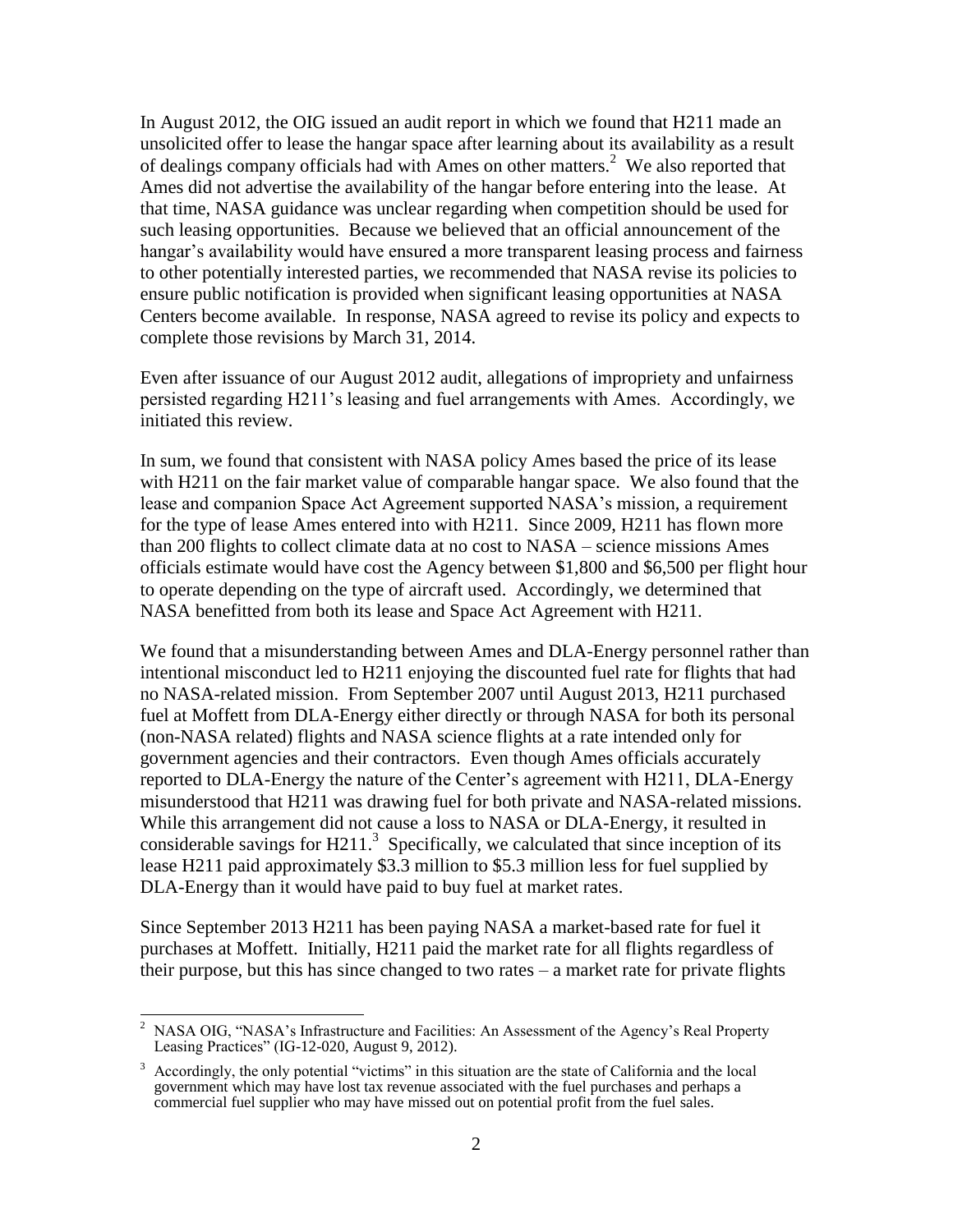and a cost-plus-surcharge rate for NASA science missions. From these payments, NASA reimburses DLA-Energy for the cost of the fuel at the "non-DOD Federal Government" rate, retains a percentage to cover its administrative and support costs, and remits the remainder to the U.S. Treasury. As a result of this new arrangement, the Government is collecting more money than it costs to provide the fuel to H211.

While we concluded that the fuel arrangement between Ames and H211 did not result in an economic loss to NASA or DLA-Energy, H211 nevertheless received a monetary benefit to which it was not entitled. Accordingly, we recommend that NASA explore with the company possible options to remedy this situation.

# **I. Background**

Leasing is among the options available to NASA when it identifies underutilized real property on its Centers. Leasing property may generate revenue to help reduce overhead expenses and defray the costs of maintaining and improving aging infrastructure. In addition, leasing enables NASA to keep facilities in its inventory that although currently underutilized may be needed in the future.

One of the leasing mechanisms NASA can employ is the Enhanced Use Lease (EUL) under which the Agency can retain all proceeds rather than remitting the amount beyond its costs to the Treasury as is required in a traditional lease. <sup>4</sup> Under NASA's EUL policy, the lease must align with a NASA mission and the responsible Center is required to conduct an analysis to determine the fair market rental value of the property and to charge that rate. When a lease offer is unsolicited, as it was with H211, the Center is not required to provide public notice of the rental opportunity if it prepares a written justification of its action. 5

As of July 2013, Ames had entered into approximately 60 EULs with roughly 25 tenants for property and facilities ranging from one room of office space to 42 acres of undeveloped land. For fiscal year 2013, Ames estimated that it collected approximately \$11 million in income from these leases. Of that amount, Ames officials allocated funds towards recovering the cost of the services the Center provides tenants, such as security, maintenance, fire protection, and demand services, and divided the remainder using a 65/35 percentage split between NASA Headquarters and Ames to support other projects.

 $\overline{a}$ <sup>4</sup> NASA first received EUL authority as part of the Consolidated Appropriations Resolution of 2003, which enabled the Agency to lease property at Ames and Kennedy Space Center in exchange for cash or in-kind consideration. Consolidated Appropriations Resolution, 2003, Pub. L. No. 108-7 (February 20, 2003). This authority has since been modified several times. Currently, all Centers may enter into EULs but may accept in-kind consideration only as it relates to the development of renewable energy production facilities. Consolidated and Further Continuing Appropriations Act, 2012, Pub. L. No. 112- 55 (November 18, 2011).

<sup>&</sup>lt;sup>5</sup> NASA Procedural Requirement (NPR) 8800.15B § 7.8 "Real Estate Management Program" and NASA Desk Guide for Enhanced Use Leasing of Real Property.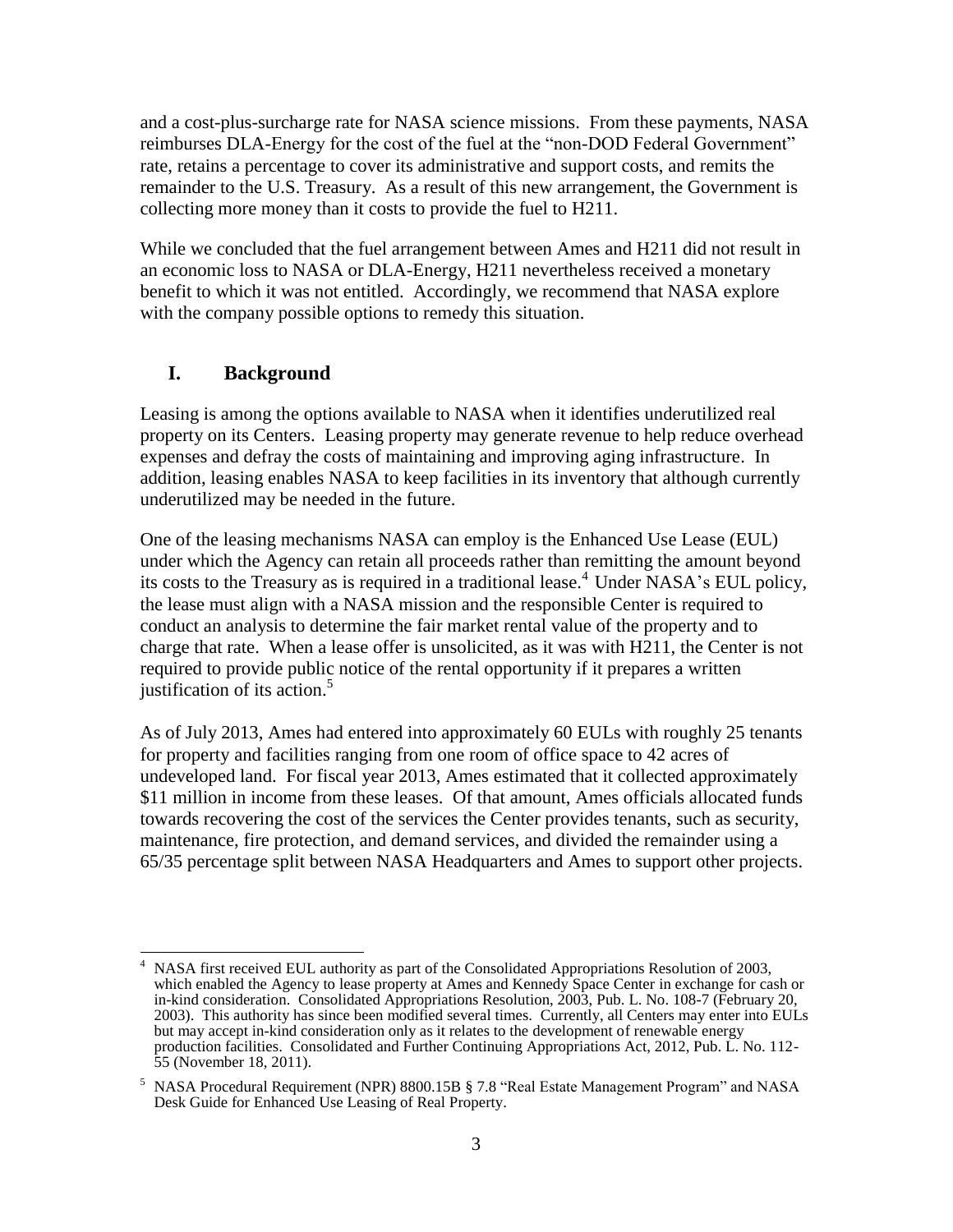Beginning in July 2007, Ames entered into an EUL with H211 under which the company leases approximately 70,000 square feet of space in Building N211, a large hangar adjacent to Moffett Airfield.



### **Figure 1: H211 Aircraft Parked in front of N211 – Location of H211 on Ames**

Source: NASA OIG. Source: NASA.

The EUL allows H211 to store and service aircraft that are majority owned or leased by H211 executives and includes use of the hangar and related services such as use of the airfield, airfield traffic control, and utilities. Since 2007, the EUL – under which H211 pays approximately \$1.4 million per year – has been extended twice and is currently scheduled to expire in July 2014. $\delta$ 

DLA-Energy is the only source of aviation fuel at Moffett, and H211 has received fuel from either NASA or DLA-Energy for all its planes stored at Ames throughout the lease. For part of the lease term, NASA acted as an intermediary between H211 and DLA-Energy regarding fuel purchases and charged a slightly higher rate than DLA-Energy to cover its associated costs. Apart from these periods, H211 contracted directly with DLA-Energy for fuel.

DLA-Energy policy authorizes it to provide fuel to DOD and other Federal agencies. In addition, DLA-Energy may service government contractors upon receipt of a written request and justification and with approval from the DLA-Energy Commander.<sup>7</sup>

 $\overline{a}$ 6 In May 2013, NASA and the U.S. General Services Administration partnered to issue a Request for Proposals (RFP) to obtain lease proposals for the rehabilitation and reuse of Hangar One and for operation, management, and maintenance of Moffett Airfield. Citing this pending RFP, NASA has rejected requests from H211 to extend the lease beyond July 2014.

<sup>7</sup> Per the policy, authorized customers are U.S. military units, including the National Guard, Reserve components, and other U.S. Government agencies; foreign governments authorized by international agreement; commercial foreign vessels and aircraft (when no other energy supply source is available nor provisioned for by an international agreement); and government contractors that perform contract or charter services for the U.S. Government.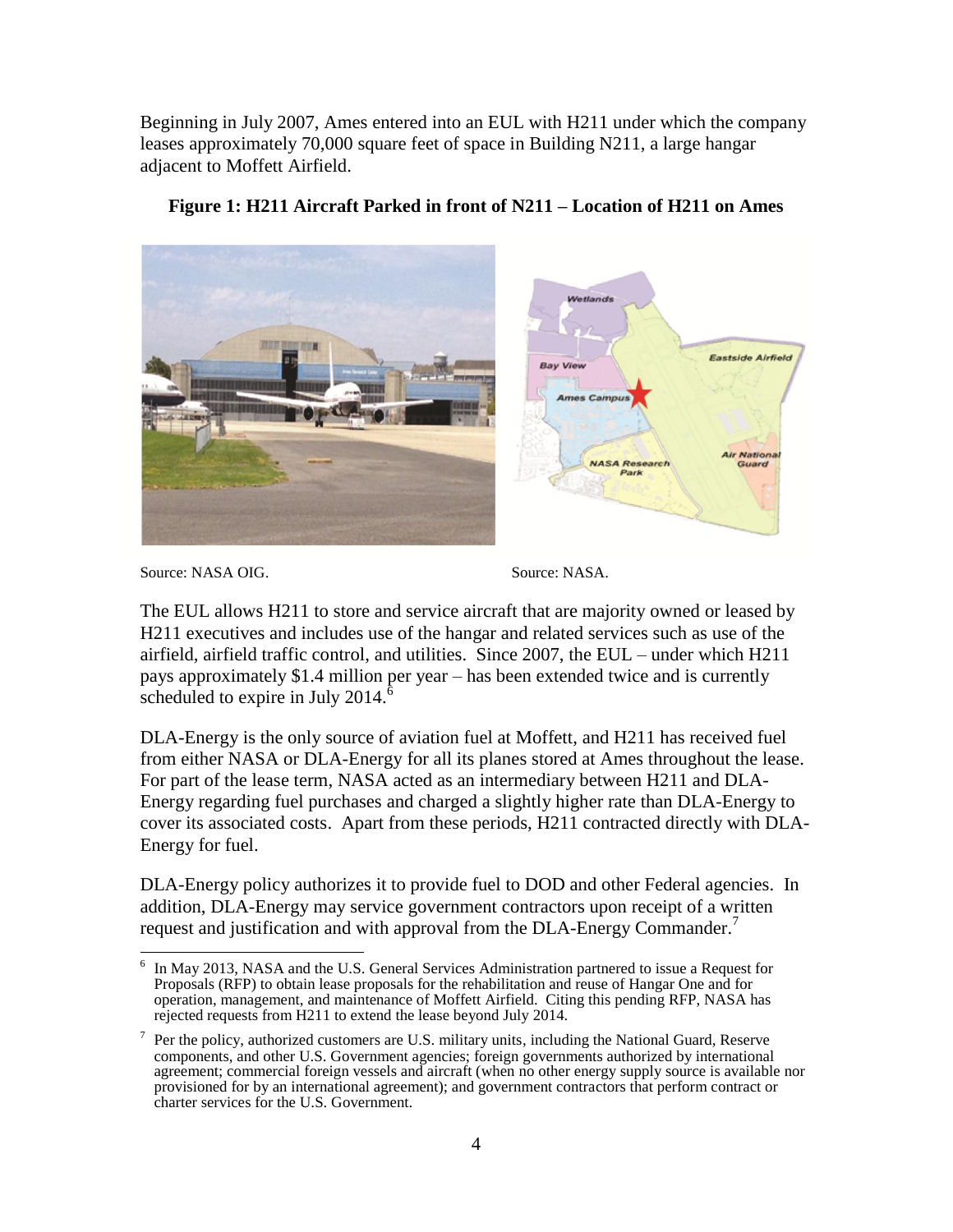Pursuant to this requirement, Ames annually reported to DLA-Energy that H211 was leasing a hangar, office, and shop space from the Center and that "from time to time" NASA and H211 would "collaborate on activities that support NASA's missions and which involve the use of H211's aircraft as a platform to support such mission-related activities."

In 2002, Ames and DLA-Energy's predecessor agency entered into a Memorandum of Agreement (MOA) pursuant to which DLA-Energy would provide NASA and NASA customers with fuel at the "into-plane contract price charged at [Norman Y. Mineta] San Jose Airport."<sup>8</sup> The term "customer" is not defined in the MOA. Ames officials told us that they viewed H211 as a NASA "customer" by virtue of the company's lease agreement with the Center. In addition, some Center officials said that they understood the reference in the MOA to the fuel price charged at the San Jose Airport to mean that DLA-Energy charged H211 a market-based rate for fuel. They also told us that they only became aware of a potential problem with the fuel rate H211 was paying when the allegations of impropriety and unfairness were raised.

In actuality, DLA-Energy charges all entities to which it supplies fuel one of two rates: a rate for DOD organizations and a cost-plus-surcharge rate for non-DOD entities. Both of these rates are lower than commercial fuel rates in the Moffett area because they do not include state and local taxes or other fees associated with being a tenant at a commercial airport. Accordingly, throughout the term of its lease H211 received a discount on fuel for all its planes stored at the Ames hangar regardless of whether they were being used for NASA missions or for personal flights of H211 executives.

The 2007 lease between Ames and H211 notes that the company is "beneficially owned" by the principal executives of an entity with which Ames has an existing "programmatic, collaborative relationship" and which plans to "establish a physical presence" on Ames property. Although the lease does not name the entity, we determined that the reference is to Google.<sup>9</sup> In addition, the lease states that H211 and Ames were preparing a separate Space Act Agreement to allow Ames to "place instruments" on H211 aircraft and "regularly collect Earth observations" in support of NASA research and that allowing H211 aircraft to operate from Moffett both supported "the broader programmatic relationship" between Ames and Google and provided "a particular research opportunity to [Ames] at a greatly reduced cost."

Ames and H211 finalized their initial Space Act Agreement in August 2007. Like the EUL, the Space Act Agreement cites the existing collaborative relationship between Ames and Google and allows Ames to place instruments on H211 aircraft to collect Earth observation data. Under the Agreement, NASA would supply fuel for H211 planes and H211 would reimburse NASA for the "actual cost" to the Agency for that fuel. The

 $\overline{a}$ 

The "into-plane" rate is the rate charged for delivering fuel directly into aircraft rather than to a ground tank or other storage unit.

<sup>9</sup> In December 2006, Ames signed a Space Act Agreement with Google to work together on a variety of technical issues ranging from large-scale data management and massively distributed computing to human-computer interfaces. This agreement was the first in a series of collaborations between Ames and Google that include joint research, products, facilities, education, and science missions.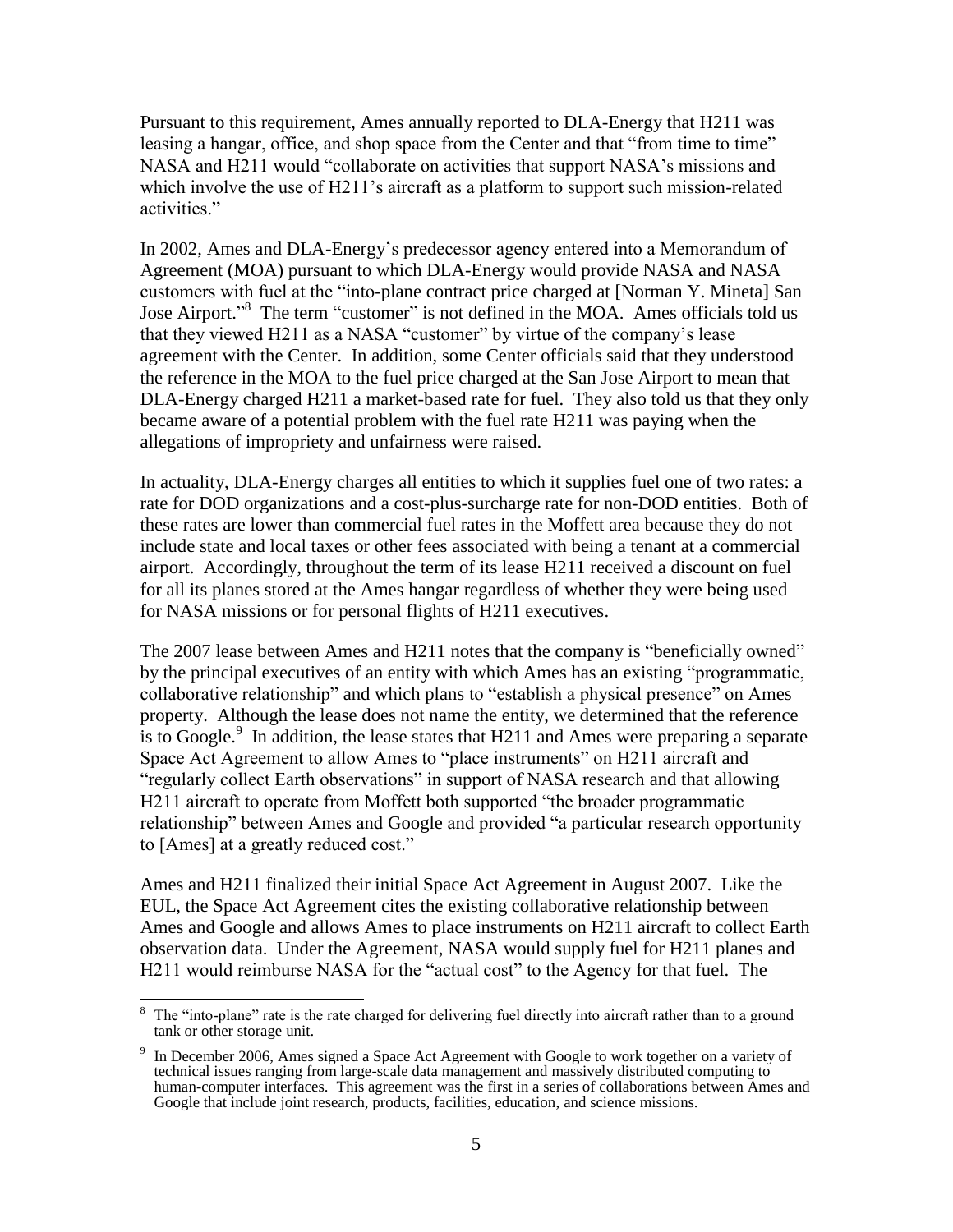Space Act Agreement makes no distinction between H211 flights flown for purposes of NASA research and those flown for non-NASA purposes.

In April 2009, Ames and H211 revised their Enhanced Use Lease so that H211 would deal directly with DLA-Energy when purchasing fuel. Thereafter, H211 signed a purchase agreement with DLA-Energy in which H211 "warranted" that the fuel would be used "to support only the performance of U.S. government contract, charter, or other approved use." The purchase price was set at DLA-Energy's cost-plus-surcharge rate. In connection with this agreement, Ames provided DLA-Energy with a letter explaining the relationship between the Center and H211 in which it described the company as a tenant that collaborates with NASA on mission-related activities. We asked an H211 official about the fuel agreement with DLA-Energy and in particular the "warranty" statement. The official told us that he assumed H211 qualified as an "other approved use" and that the fees the company paid for aviation fuel were proper. Moreover, the official explained that because DLA-Energy was the only option available to obtain fuel at Moffett, basing the company's aircraft at an airfield without an available fuel supply would have been impractical.

The arrangement between H211 and DLA-Energy remained in place until August 2013 when Ames and H211 revised their Space Act Agreement so that H211 purchased fuel from DLA-Energy through NASA. Unlike the earlier period in which NASA acted as intermediary between H211 and DLA-Energy, under the current arrangement one of two rates is charged – the cost-plus-surcharge rate for NASA-related missions or a market rate for personal, non-NASA flights. The market rate includes Center management and operations fees, with NASA paying DLA-Energy the cost-plus-surcharge rate and forwarding the remaining funds to the U.S. Treasury.

As of August 2013, H211 housed up to seven airplanes and two helicopters at Ames (see Figure 2). Six of the planes – a Boeing 757, a Boeing 767, and four-Gulfstream  $Vs$  – are passenger aircraft.<sup>10</sup> The seventh is an Alpha Jet, an experimental aircraft. H211 purchased the Alpha Jet in 2008 primarily for the purpose of conducting NASA science missions after officials determined that it was cost- and time-prohibitive to seek Federal Aviation Administration (FAA) approval to install scientific equipment on the company's passenger aircraft.

Between August 2012 and July 2013, H211 flew 229 flights out of Moffett. Fifty-nine of these flights were NASA air sample missions (26 percent of total flights) and 170 were private flights with no connection to NASA (74 percent). The majority of Alpha Jet flights were related to NASA science missions.

 $\overline{a}$ 

 $10$  The Boeing 767 is owned by Blue City Holdings, a holding company financed in part by the same individuals who own H211. We received an allegation that this aircraft is illegally present at Ames because it is not registered to H211. However, the lease requires that planes stored in the hangar be majority owned or leased by H211 executives, not that they be registered to the company. In addition, we found that H211 properly notified Ames about the Boeing 767 and Ames approved the plane for storage in the hangar.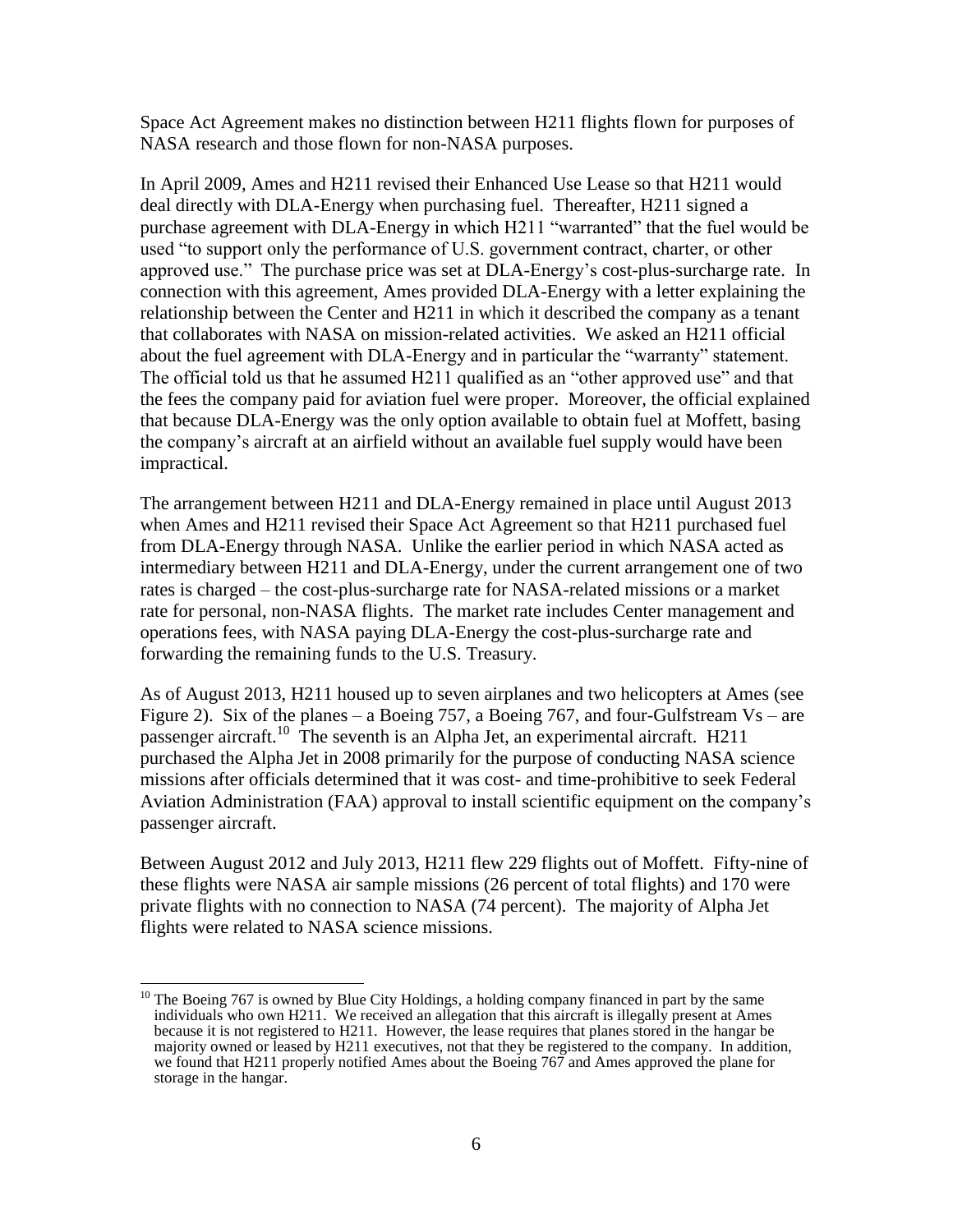

**Figure 2: Diagram of Hangar and H211 Aircraft during August 2013 OIG Visit to Moffett Field**

Note: One H211 Gulfstream V and two helicopters not pictured.

Source: NASA OIG site visit.

### **II. Analysis**

#### **A. H211 Lease is Consistent with NASA Policy**

According to NASA policy, EUL rental rates must be based on the fair market price for the property or facility and the lease must support a NASA mission. In addition, for unsolicited leases, public notice regarding the rental opportunity is not required if the Center provides a written justification for its action.

We found that Ames took adequate steps to determine the fair market value of the hangar space before leasing it to H211. Specifically, Ames contracted with an airport management and consulting firm that found that leases at comparable locations in the immediate area, including the San Francisco International and San Jose airports, would cost approximately \$753,000 annually plus fees for additional services. Using the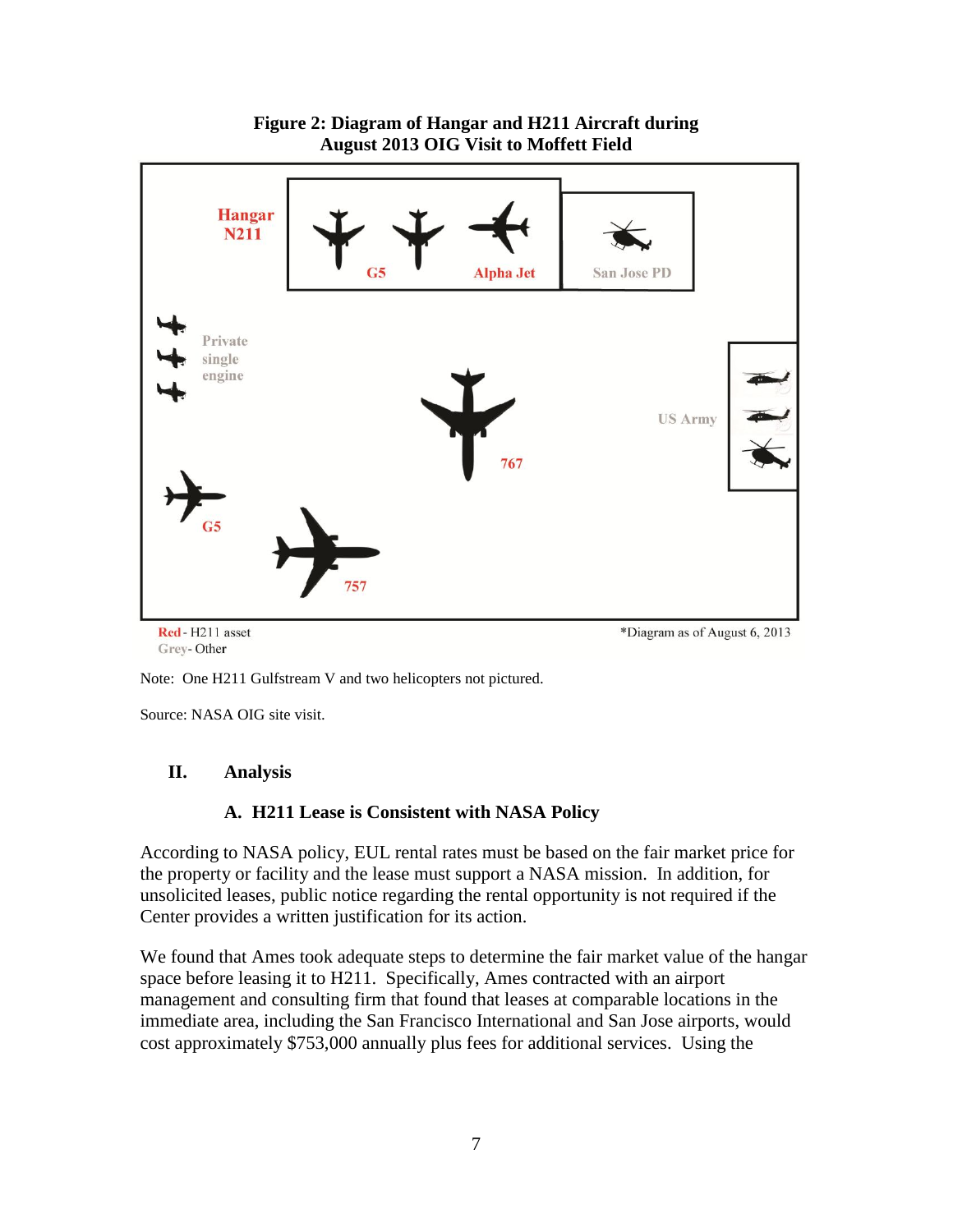contractor's determination, Ames and H211 agreed to a rental fee of approximately \$1.4 million per year for the hangar space. $11$ 

With regard to supporting the NASA mission, H211 agreed to place instruments on its aircraft to collect Earth observations in support of research being conducted at Ames. According to the lease, Ames and H211's original intent was that H211 would install sensors on an unspecified number of its aircraft, which would enable the planes to collect air samples as they flew. However, installing such equipment on H211's passenger aircraft required FAA approval. Ultimately, due to the cost and time required to modify the passenger aircraft, this plan was abandoned and H211 acquired the Alpha Jet, which because it was classified as an experimental aircraft did not require FAA approval to retrofit. Since 2009, NASA has conducted over 200 science missions using the Alpha Jet.<sup>12</sup>

NASA incurs no cost in connection with the Alpha Jet or other scientific flights conducted with H211 planes. H211 reported to NASA that it costs the company approximately \$4,500 per flight hour to operate the Alpha Jet. Using this figure, we estimated that between September 2010 and July 2013, H211 provided flight support to Ames valued at approximately \$668,000.<sup>13</sup> According to NASA documentation, similar flights conducted using NASA aircraft would cost project managers between \$1,800 and \$6,500 per flight hour, depending on the type of aircraft used.

As we reported in our August 2012 audit, Ames did not prepare a public notice regarding the availability of the hangar space before leasing it to H211. As noted earlier, because H211 made an unsolicited offer to rent the hangar, Ames was required only to provide a written justification for not giving public notice for the leasing opportunity. When questioned, Ames pointed to the benefit it would receive from using H211 planes for science missions and its existing relationship with Google to justify the lack of notice. In our audit report, we recommended that NASA widely publicize its leasing opportunities and officials agreed to update Agency policies in response to our recommendation.

## **B. Until Recently H211 Paid Less Than Market Rate for Fuel for its Private Flights**

DLA-Energy is the only source of aviation fuel at Moffett and throughout the course of H211's 6-year lease all its aircraft at Ames have used fuel supplied by DLA-Energy. The 2002 MOA between DLA-Energy and NASA provided that DLA-Energy would charge NASA "customers" the into-plane contract price charged at the San Jose airport for fuel. Ames officials explained that the San Jose airport was cited in the MOA because at the time an authorized contractor was selling fuel at a reduced rate at that airport. However,

 $\overline{a}$  $11$  The rent is higher than the estimate for surrounding facilities because it includes road and grounds maintenance; security, fire, and first responder services; infrastructure repair; and utilities.

<sup>&</sup>lt;sup>12</sup> NASA personnel have occasionally used H211 passenger aircraft to support NASA science projects. For example, passenger aircraft were used in 2009 for three Science Instrumentation Environmental Remote Research Aircraft Unmanned Aircraft Systems transport support missions.

<sup>&</sup>lt;sup>13</sup> The flights supported the Alpha Jet Atmospheric Experiment Project.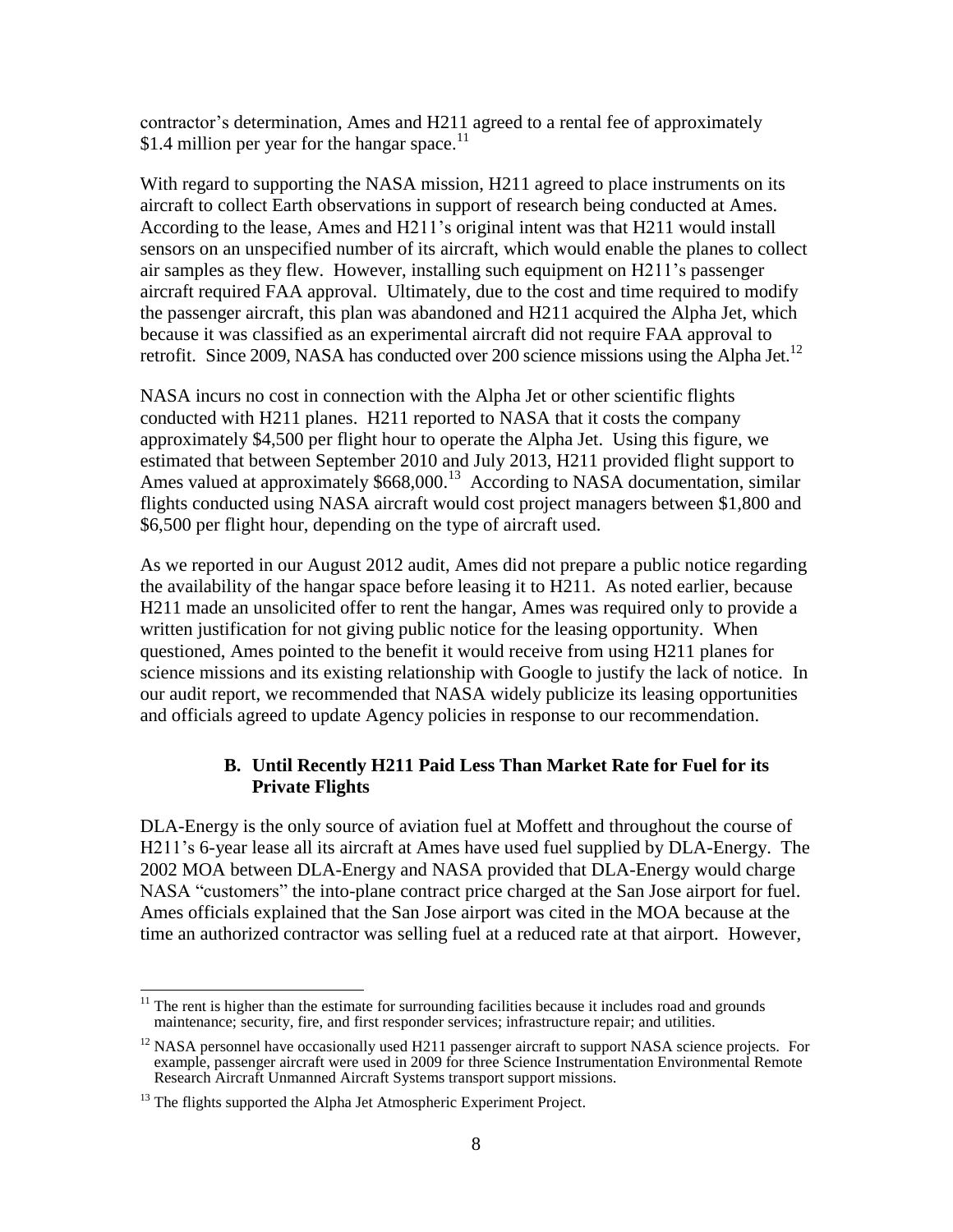since 2009 H211 has been paying DLA's cost-plus-surcharge rate, which is lower than commercial rates charged at the San Jose airport.

Although DLA policies permit sale of fuel at the cost-plus-surcharge rate to government contractors upon approval from the DLA-Energy Commander, H211 is not a NASA contractor but rather a tenant and Space Act Agreement partner. We found that Ames officials accurately reported H211's relationship with the Center to DLA-Energy but DLA-Energy believed H211 was performing only NASA-related missions and therefore was entitled to fuel at the cost-plus-surcharge rate. We found that a misunderstanding between Ames and DLA-Energy personnel rather than intentional misconduct led to H211 receiving the discounted fuel rate for flights that had no NASA-related mission.<sup>14</sup>

In 2012, the cost-plus-surcharge rate DLA-Energy charged H211 ranged between \$3.05 and \$3.81 per gallon, while the retail price at the San Jose airport fluctuated between \$7.01 and \$7.44 per gallon. However, because airport tenants typically receive a negotiated discount on this retail price the potential savings to H211 are not as simple as comparing the two fuel rates. By using historical discounted airport prices and our analysis of DLA-Energy records, we calculated that H211 paid DLA-Energy \$2 million in 2012 for fuel that if purchased at the San Jose airport would have cost approximately \$3 million to \$3.6 million, including approximately \$240,000 to \$300,000 in state and local taxes. To determine H211's total savings since inception of the lease in 2007, we applied the percentage of savings in 2012 to previous years and calculated that since inception of its lease with Ames H211 saved approximately \$3.3 million to \$5.3 million in fuel costs. 15

In May 2013, after the issue regarding the fuel rate for H211 was brought to their attention, DLA-Energy determined that H211 was only eligible to receive fuel at the costplus-surcharge rate when its flights support NASA research. As a result, NASA did not request renewal of the DLA-Energy fuel purchase agreement with H211 when it expired in August 2013. Therefore, as of September 1, 2013, H211 is receiving fuel from DLA-Energy through NASA under an arrangement where NASA charges the company for non-NASA flights a price based on an average of the contracted commercial rate at San Francisco Bay area airports. Ames officials said they are tracking the local aviation fuel rates daily to ensure the proper amount is invoiced to H211. NASA intends to remit any amounts in excess of DLA's rate and its costs to the U.S. Treasury as miscellaneous receipts. Agency officials said in the first two months of the new arrangement this amounted to approximately \$35,000. Based on this figure, we estimate that by the end of

 $\overline{a}$ 

 $14$  DLA-Energy officials told us they do not routinely deal with "private tenants" such as H211 and therefore generally charge one of two rates: (1) the rate for DOD entities or (2) the cost-plus-surcharge rate for all other federal agencies and their contractors.

<sup>&</sup>lt;sup>15</sup> Because historical retail rates for aviation fuel at San Jose Airport were not available, we applied the percentage discount derived from 2012 figures to the invoice totals H211 paid between 2007 and 2011 and adjusted for inflation to develop an estimate of total savings over the life of the lease. The calculated amount of savings depends on the assumed negotiated rate if H211 were a tenant in a San Francisco Bay Area airport rather than at Moffett. Bargaining power when negotiating these rates depends on many factors, including the volume of fuel used and the type and number of aircraft housed at the airport.